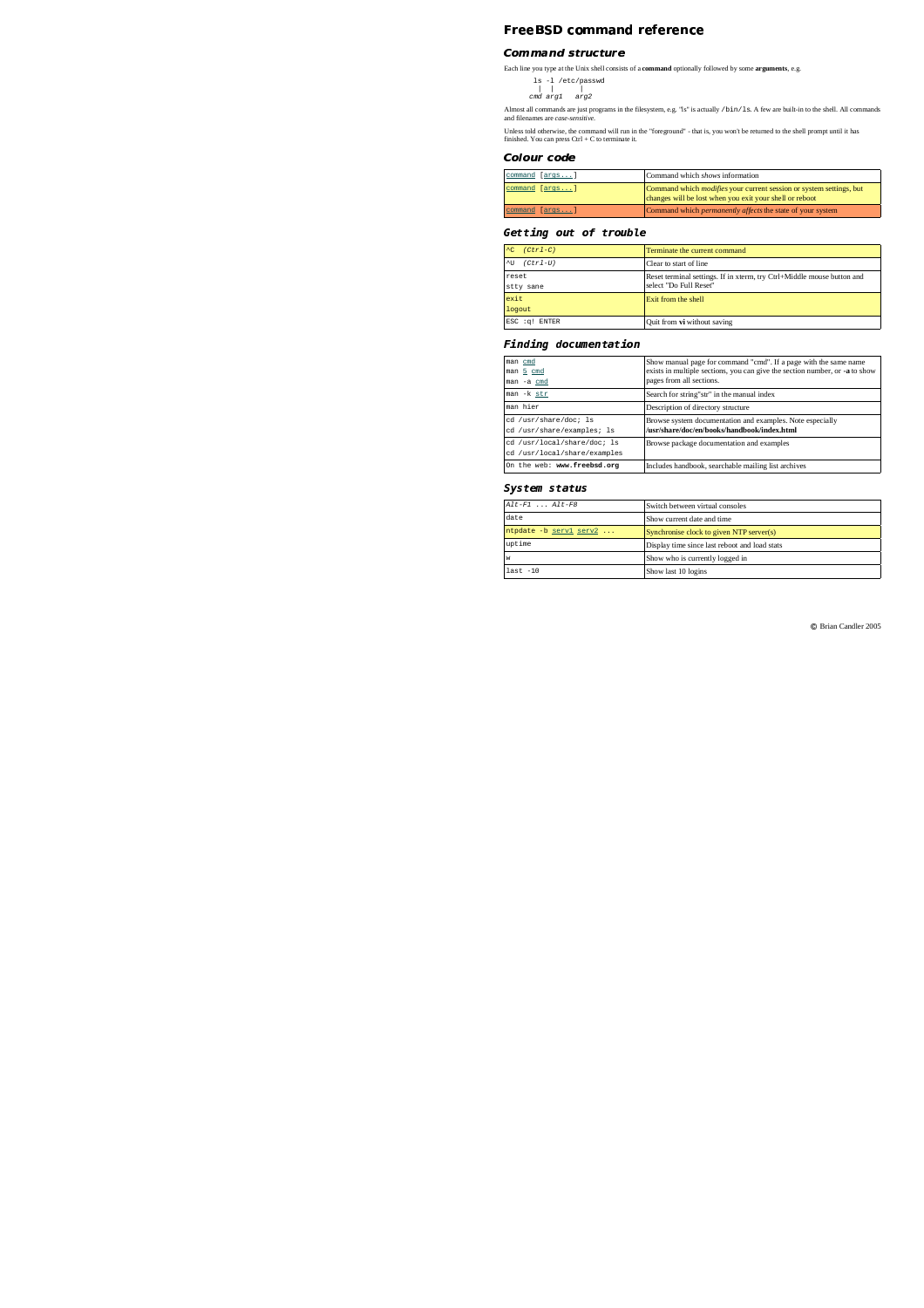## $\emph{Directions}$

| pwd                             | Show current directory ("print working directory")                            |  |
|---------------------------------|-------------------------------------------------------------------------------|--|
| cd subdir                       | Move into a subdirectory of the current directory                             |  |
| cd                              | Move up one level, to the parent directory                                    |  |
| $cd$ /                          | Change current directory: to the filesystem root, to an absolute location, to |  |
| cd<br>/absolute/path            | a particular user's home directory, or to your own home directory             |  |
| <sub>cd</sub><br>$\nu$ username |                                                                               |  |
| cd                              |                                                                               |  |
| 1s                              | List contents of current directory or given directory                         |  |
| 1s path                         |                                                                               |  |
| $ls -1$                         | List directory in long form (lowercase 'L', not number one)                   |  |
| $ls -a$                         | List all files, including hidden files                                        |  |
| $ls -d$                         | List directory itself, rather than its contents                               |  |
| 1s -1d path                     | Example of combining flags                                                    |  |
| mkdir path                      | Create a directory                                                            |  |
| rmdir path                      | Delete an empty directory                                                     |  |
| rm -rf subdir                   | Recursively delete a directory and all its contents - DANGEROUS!              |  |

 $_{\text{Files}}$ 

| file filename                            | Read first few bytes of file and guess its type                                                                                                                                       |  |
|------------------------------------------|---------------------------------------------------------------------------------------------------------------------------------------------------------------------------------------|--|
| less filename                            | Read contents of file in pager.<br>space = next page, $b =$ previous page, $q =$ quit<br>$l =$ search forward, ? = search backwards, $n =$ repeat search                              |  |
| less -Mi filename                        | $M =$ show filename. $\mathbf{i} =$ case-insensitive searching                                                                                                                        |  |
| grep [-i] pattern filename               | Show all lines which contain the given pattern; $\mathbf{I} = \text{case-insensitive}$                                                                                                |  |
| wc -1 filename                           | Count lines in file (lowercase 'L', not one)                                                                                                                                          |  |
| head -num filename<br>tail -num filename | Show first/last num lines of file: defaults to 10 lines                                                                                                                               |  |
| tail -f filename                         | Show last 10 lines of file then wait and show new lines as they are added<br>(^C to exit). Especially useful for log files.                                                           |  |
| strings filename<br>less                 | Extract printable text strings from a binary file                                                                                                                                     |  |
| touch filename                           | Create file if it does not exist, or update its timestamp                                                                                                                             |  |
| rm filename                              | Delete (remove) file                                                                                                                                                                  |  |
| cp filename newname                      | Copy one file                                                                                                                                                                         |  |
| cp file1 file2  subdir/                  | Copy a file or files into another directory. (The trailing slash on the subdir<br>is not essential, but prevents errors when you are copying one file and<br>'subdir' does not exist) |  |
| mv oldname newname                       | Rename one file or directory                                                                                                                                                          |  |
| mv file1 file2 . subdir/                 | Move a file or files into another directory                                                                                                                                           |  |
| In filename newname                      | Make a hard link from file to newname (both names point to the same<br>filesystem inode). Both names must be on same filesystem.                                                      |  |
| ln -s path newname                       |                                                                                                                                                                                       |  |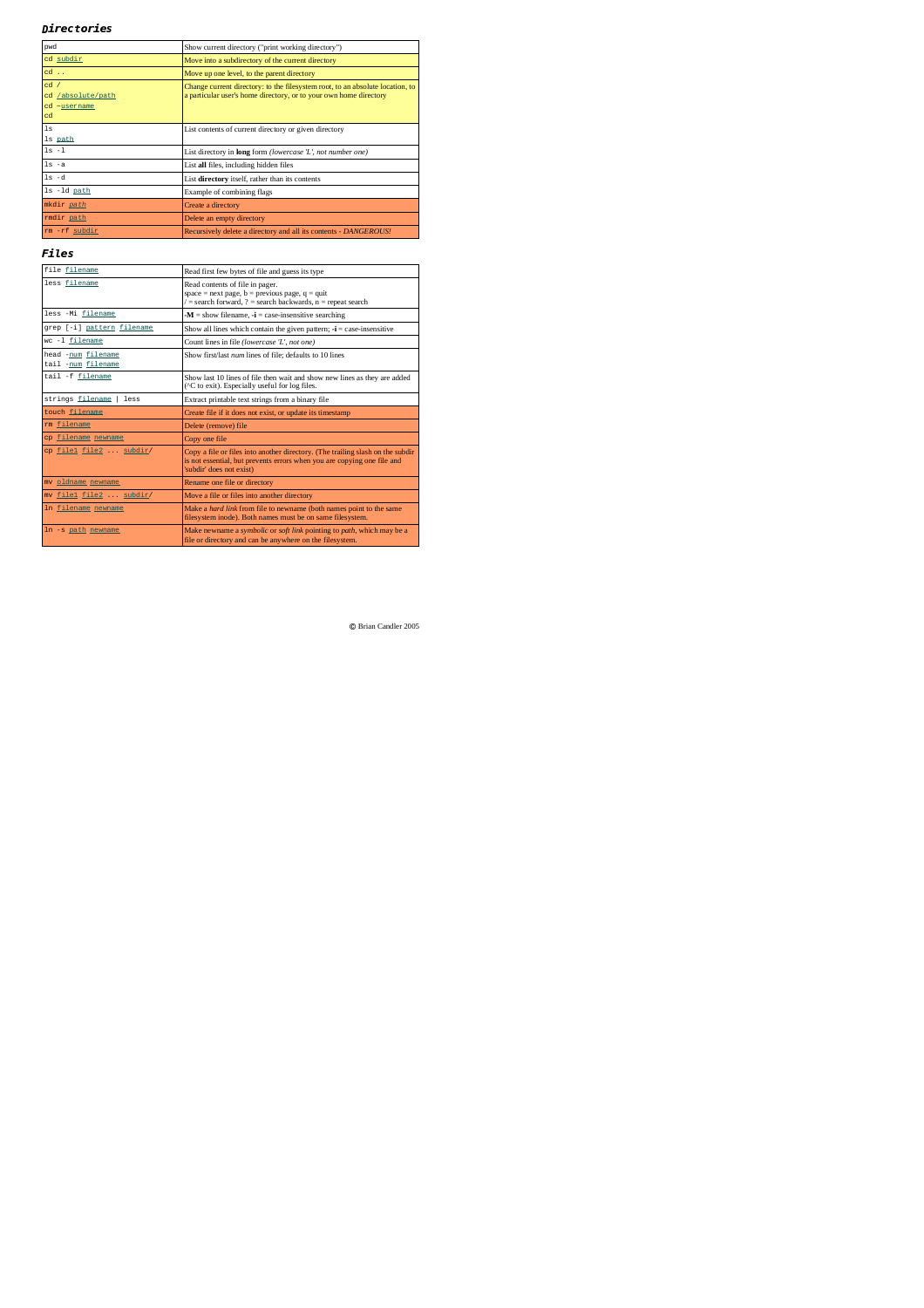## Other important files and directories

| /boot/kernel/kernel<br>/boot/kernel/*.so | The kemel itself, and its loadable modules                                                                                                          |  |  |
|------------------------------------------|-----------------------------------------------------------------------------------------------------------------------------------------------------|--|--|
| /boot/loader.conf                        | Kernel configuration at startup time. See /boot/defaults/loader.conf and<br>/usr/src/sys/i386/conf/GENERIC.hints                                    |  |  |
|                                          | hint.acpi.0.disabled=1<br># disable ACPI<br>if wi load="YES"<br># load the 'wi' network driver<br>snd driver load="YES"<br># load all sound drivers |  |  |
| $\frac{\text{dev}}{\text{null}}$         | The "bit bucket". To discard all output from a command (stdout and stderr):                                                                         |  |  |
|                                          | # somecommand >/dev/null 2>&1<br>[sh]                                                                                                               |  |  |
| $/rescue/$                               | Statically-linked binaries for use in emergencies                                                                                                   |  |  |
| /root                                    | Home directory for 'root' user (so it's still available when other filesystems are not<br>mounted)                                                  |  |  |
| /stand/sysinstall                        | Run this to re-enter the installation menu-                                                                                                         |  |  |
| /usr/src/sys/i386/<br>conf / MYKERNEL    | Configuration file to build kernel "MYKERNEL" (see "GENERIC" for the default kernel<br>which comes with FreeBSD)                                    |  |  |
| $\sqrt{var/db/pkq/}$                     | Where pkg add records installed packages (don't alter them!)                                                                                        |  |  |
| /var/log/maillog                         | Mail log file                                                                                                                                       |  |  |
| /var/log/messages                        | General system log file                                                                                                                             |  |  |
| /var/mail/username                       | Default location for user's mailbox                                                                                                                 |  |  |
| /var/run/inetd.pid                       | File containing process ID of running 'inetd' daemon                                                                                                |  |  |
| /var/spool/mqueue/                       | Sendmail queued messages                                                                                                                            |  |  |
| /var/tmp                                 | Temporary files; applications should write large files here rather than /tmp as it's usually<br>on a larger filesystem                              |  |  |

# **File permissions**

| ls -1 filename          | Show permissions on file or directory.                                                                                                                                                                                                                           |  |
|-------------------------|------------------------------------------------------------------------------------------------------------------------------------------------------------------------------------------------------------------------------------------------------------------|--|
| ls -1d directory        | ,------- type (-=file, d=directory)<br>/ ,------ rwx perms for user (owner)<br>/ / .---- rwx perms for group<br>/ / / ,-- rwx perms for other<br>-rwxrwxrwx<br>For a file: $\mathbf r$ allows read; $\mathbf w$ allows write/append; $\mathbf x$ allows execute. |  |
|                         | For a directory: $\mathbf r$ allows listing contents; $\mathbf w$ allows creation or deletion of files<br>within directory; x allows directory to be entered                                                                                                     |  |
| chown user path         | Change the owner, group, or both, of a file or directory.                                                                                                                                                                                                        |  |
| chgrp group path        |                                                                                                                                                                                                                                                                  |  |
| chown user group path   |                                                                                                                                                                                                                                                                  |  |
| chmod [uqoa]+[rwx] path | Add or remove permission mode bits.                                                                                                                                                                                                                              |  |
| chmod [uqoa]-[rwx] path | $\mathbf{u} =$ user (owner), $\mathbf{g} =$ group, $\mathbf{o} =$ other, $\mathbf{a} =$ all (ugo)<br>e.g. "chmod go+r <i>file</i> " adds the 'r' permission to group and other.                                                                                  |  |
| chmod nnn path          | Change all the mode bits at once to octal value mn.<br>e.g. "chmod 640 file" sets rw- for user, r-- for group, --- for other.                                                                                                                                    |  |
|                         | $0$ --- $1$ --x $2$ -w- $3$ -wx<br>4 r-- 5 r-x 6 rw- 7 rwx                                                                                                                                                                                                       |  |
| umask<br>umask nnn      | Show or set the file creation mask for this session; these are the permission bits<br>which will not be set on newly-created files. For example, "umask 022" means<br>that newly-created files have no more than rwxr-xr-x permissions.                          |  |

C Brian Candler 2005

## Searching for files

| locate str                                      | Search for filenames matching str in the locate database            |  |
|-------------------------------------------------|---------------------------------------------------------------------|--|
| /etc/periodic/weekly/310.locate                 | Rebuild the locate database                                         |  |
| find path -type f                               | Find all files under the given path (use "." for current directory) |  |
| find path -type f -name 'foo*'                  | Find all files under the given path whose name begins "foo"         |  |
| find path -type f   xargs cmd                   | Find all files under path and apply <i>cmd</i> to each of them      |  |
| find path -type f -print0  <br>$xargs -0$ $cmd$ | Safer version of above (works with filenames that contain spaces)   |  |

# **Compressed files and archives**

| gzip -dc filename.gz   less<br>bzip2 -dc filename.bz2   less           | Read compressed text file, without uncompressing it on disk                                            |
|------------------------------------------------------------------------|--------------------------------------------------------------------------------------------------------|
| tar -tzf filename.tgz or .tar.gz<br>tar -tjf filename.tbz2 or .tar.bz2 | Show contents of compressed tar archive. Add -v for more detail                                        |
| tar -xvzf [-C dirl filename.tgz<br>tar -xvjf [-C dir] filename.tbz2    | Extract contents of compressed archive [into specified directory,<br>otherwise into current directory] |
| nroff -mandoc foo.1   less                                             | Format a man page file                                                                                 |

# **Processes**

| ps auxw                     | Show all processes                                                           |  |
|-----------------------------|------------------------------------------------------------------------------|--|
| ps auxw                     | Show all processes matching pattern "procname" (note that "grep              |  |
| qrep procname               | procname" itself may be shown)                                               |  |
| top                         | Show continuously the most active processes $(q \text{ to quit})$            |  |
| kill pid                    | Send a 'terminate' signal to the given process: requests process to clean up |  |
| kill -TERM pid              | quickly and exit                                                             |  |
| $kill -1$ pid               | Send a 'hangup' signal to the given process: some processes use this as a    |  |
| kill -HUP pid               | request to re-read their config files. (one, not letter 'L')                 |  |
| $kill -9 pid$               | Send a "kill" signal to the given process: the process is killed immediately |  |
| kill -KILL pid              | and cannot clean up first. Use only as a last resort.                        |  |
| killall $[-1]-9$ ] procname | Send signal to all processes whose name is "procname"                        |  |

### **Account customisations**

| $\sim$ /.profile | EDITOR=joe; export EDITOR<br>PAGER=less; export PAGER | Change your default editor and pager                                     |
|------------------|-------------------------------------------------------|--------------------------------------------------------------------------|
| ~/.bash profile  | . .profile<br>PS1='[\u@\h \W]\\$ '; export PS1        | bash prompt which displays your current<br>username, host, and directory |
| $\sim$ /.netrc   | default login ftp password user@site                  | Make ftp client login automatically                                      |
| $\sim$ /.xinitrc | exec startkde                                         | Choose 'kde' desktop                                                     |

## X Window System

| startx                 | Start graphical environment                                                                                 |  |
|------------------------|-------------------------------------------------------------------------------------------------------------|--|
| $Ctrl-Alt-Fl$ $Alt-F9$ | Switch to text console while in X: return to X                                                              |  |
| Ctrl-Alt-Backspace     | Emergency exit from X                                                                                       |  |
| xterm -sb -sl 500 -ls  | Run xterm with 500 lines of scrollback (much better than Konsole)<br>Disable terminal beep in X environment |  |
| xset b off             |                                                                                                             |  |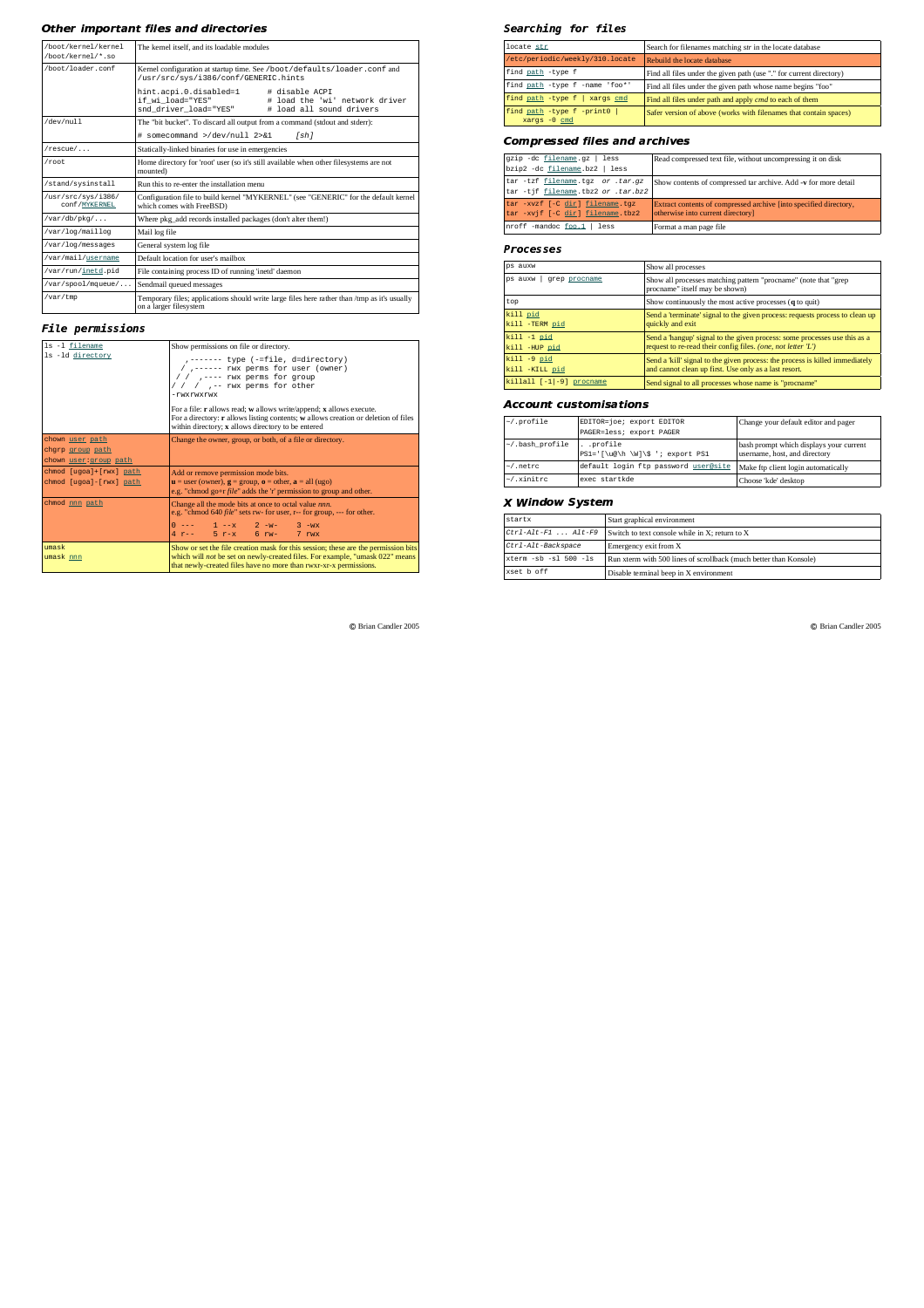#### --3-

| which foo    | Search for command foo in PATH and show where it was found                        |
|--------------|-----------------------------------------------------------------------------------|
| history 20   | Display the 20 most recently entered commands                                     |
| !num         | Re-execute command <i>num</i> from history                                        |
| cmd1; cmd2   | Run cmd1 followed by cmd2                                                         |
| cmd1 && cmd2 | Run <i>cmd1</i> , then <i>cmd2</i> only if <i>cmd1</i> was successful $(\$? = 0)$ |

### **Argument expansion**

| $\sim$ /file<br>~user/file | Expands to /home/vourname/file or /home/user/file                                                                                                                             |
|----------------------------|-------------------------------------------------------------------------------------------------------------------------------------------------------------------------------|
| /somepath/*.txt            | Expands to all filenames matching that pattern.<br>* matches any characters; ? matches any one char; [abc] matches only<br>those characters; [a-z] matches any in that range. |
| Svar                       | Substitute value of environment variable 'var'                                                                                                                                |

Substitute value of environment variable 'var'<br>The special meaning of characters (including space which normally separates arguments) can be removed by preceeding them with a<br>backslash; or by "quoting" or 'quoting' the wh

## **Environment**

| printeny                                           |               | Show all environment variables          |
|----------------------------------------------------|---------------|-----------------------------------------|
| printenv PATH<br>echo \$PATH                       |               | Show single environment variable `PATH` |
| foo="value"; export foo [sh]<br>seteny foo "value" | (csh)         | Set environment variable `foo'          |
| unset foo<br>unseteny foo                          | [sh]<br>(csh) | Unset environment variable 'foo'        |

### **File redirection**

| $\wedge$<br>$(Ctr1-D)$                                                                   |       | Send end-of-file on standard input                 |
|------------------------------------------------------------------------------------------|-------|----------------------------------------------------|
| cmd1<br>cmd2                                                                             |       | Pipe output of <i>cmd1</i> to input of <i>cmd2</i> |
| cmd >out.txt                                                                             |       | Redirect command standard output to file           |
| cmd 2>err.txt                                                                            | [sh]  | Redirect command error output to file              |
| cmd >out.txt 2>&1                                                                        | [sh]  | Redirect both standard and error output to file    |
| cmd >&out.txt                                                                            | [csh] |                                                    |
| cmd >>out.txt                                                                            |       | Append to out txt instead of replacing it          |
| cmd <in.txt< th=""><th></th><th>Redirect command standard input from file</th></in.txt<> |       | Redirect command standard input from file          |

# Job control

| $^{\wedge}$ C<br>$(Ctr1-C)$ | Terminate current foreground process                     |
|-----------------------------|----------------------------------------------------------|
| $^{\wedge}Z$<br>$(Ctrl-Z)$  | Suspend current foreground process (makes suspended job) |
| jobs                        | List jobs under this shell                               |
| $kil1$ $n$                  | Terminate job number $n$                                 |
| fq                          | Restart suspended process in foreground                  |
| fg $*_n$                    |                                                          |
| bq                          | Restart suspended process in background                  |
| $bq$ $bq$                   |                                                          |
| cmd &                       | Start command as background job                          |

 $©$  Brian Candler 2005

#### <sup>3</sup> 546 7983 ;:=< > >- 7

Many of these are documented in section 5 of the manual. e.g. "man 5 crontab"

| etc/crontab            | Regular scheduled tasks                                                                                                                                                                                                                                                                   |  |
|------------------------|-------------------------------------------------------------------------------------------------------------------------------------------------------------------------------------------------------------------------------------------------------------------------------------------|--|
| /etc/group             | Binds supplementary groups to users (won't take effect until they next login)                                                                                                                                                                                                             |  |
| /etc/hosts             | Local mappings between IP addresses and hostnames                                                                                                                                                                                                                                         |  |
| /etc/inetd.conf        | Controls services started from inet, but which don't have their own daemon processes.<br>e.g. ftpd                                                                                                                                                                                        |  |
| /etc/localtime         | (Binary file, not editable) describes the current time zone                                                                                                                                                                                                                               |  |
|                        | # cp /usr/share/zoneinfo/Africa/Maputo /etc/localtime                                                                                                                                                                                                                                     |  |
| /etc/mail/mailer.conf  | Configures which MTA is used when local processes generate mail                                                                                                                                                                                                                           |  |
| /etc/make.conf         | Defaults for when building software applications/ports                                                                                                                                                                                                                                    |  |
| /etc/motd              | "Message of the day" displayed on login                                                                                                                                                                                                                                                   |  |
| /etc/newsyslog.conf    | Configures automatic rotation of log files                                                                                                                                                                                                                                                |  |
| /etc/periodic/         | Various scripts which are run at scheduled times                                                                                                                                                                                                                                          |  |
| /etc/rc.conf           | Master configuration file. See /etc/defaults/rc.conf for allowable settings (but don't edit<br>them there, because changes will be lost on upgrade)<br># Network settings<br>hostname="foo.example.com"<br>ifconfig fxp0="192.168.0.1/24"<br># or "DHCP"<br>defaultrouter="192.168.0.254" |  |
|                        |                                                                                                                                                                                                                                                                                           |  |
|                        | # Set clock at bootup                                                                                                                                                                                                                                                                     |  |
|                        | ntpdate_enable="YES"<br>ntpdate_flags="-b ntp-1.example.net ntp-2.example.net"                                                                                                                                                                                                            |  |
|                        | # Enable services                                                                                                                                                                                                                                                                         |  |
|                        | inetd enable="YES"<br>sshd enable="YES"                                                                                                                                                                                                                                                   |  |
| $/etcirc.d/\ldots$     | Startup scripts, run as /etc/rc.d/foo start or /etc/rc.d/foo stop<br>Will not work unless the relevant service_enable="YES" exists in /etc/rc.conf                                                                                                                                        |  |
| /etc/rc.local          | Create this script to perform additional commands at system startup                                                                                                                                                                                                                       |  |
| /etc/resolv.conf       | Configure DNS client                                                                                                                                                                                                                                                                      |  |
|                        | search example.com<br>nameserver 192.0.2.1<br>nameserver 192.0.2.2                                                                                                                                                                                                                        |  |
| /etc/ssh/sshd_config   | Configure ssh daemon (e.g. permit or refuse root logins)                                                                                                                                                                                                                                  |  |
| /etc/sysctl.conf       | Set run-time kernel variables at bootup, e.g.                                                                                                                                                                                                                                             |  |
|                        | # if this machine is a router<br>net.inet.ip.forwarding=1                                                                                                                                                                                                                                 |  |
| /etc/syslog.conf       | Configure destinations of log messages. After changing:                                                                                                                                                                                                                                   |  |
|                        | # killall -1 syslogd                                                                                                                                                                                                                                                                      |  |
| /etc/ttys              | Configure logins on serial lines or modems                                                                                                                                                                                                                                                |  |
| /etc/X11/xorg.conf     | X Window server (display) configuration. To create:                                                                                                                                                                                                                                       |  |
|                        | # Xorg -configure<br># mv /root/xorg.conf.new /etc/X11/xorg.conf                                                                                                                                                                                                                          |  |
| /usr/local/etc/        | Configuration files for third-party programs (ports/packages)                                                                                                                                                                                                                             |  |
| /usr/share/skel/       | Skeleton files which populate a new user's home directory                                                                                                                                                                                                                                 |  |
| ~/.ssh/authorized_keys | Public keys corresponding to the private keys which are permitted to login to this<br>account using SSH RSA/DSA authentication                                                                                                                                                            |  |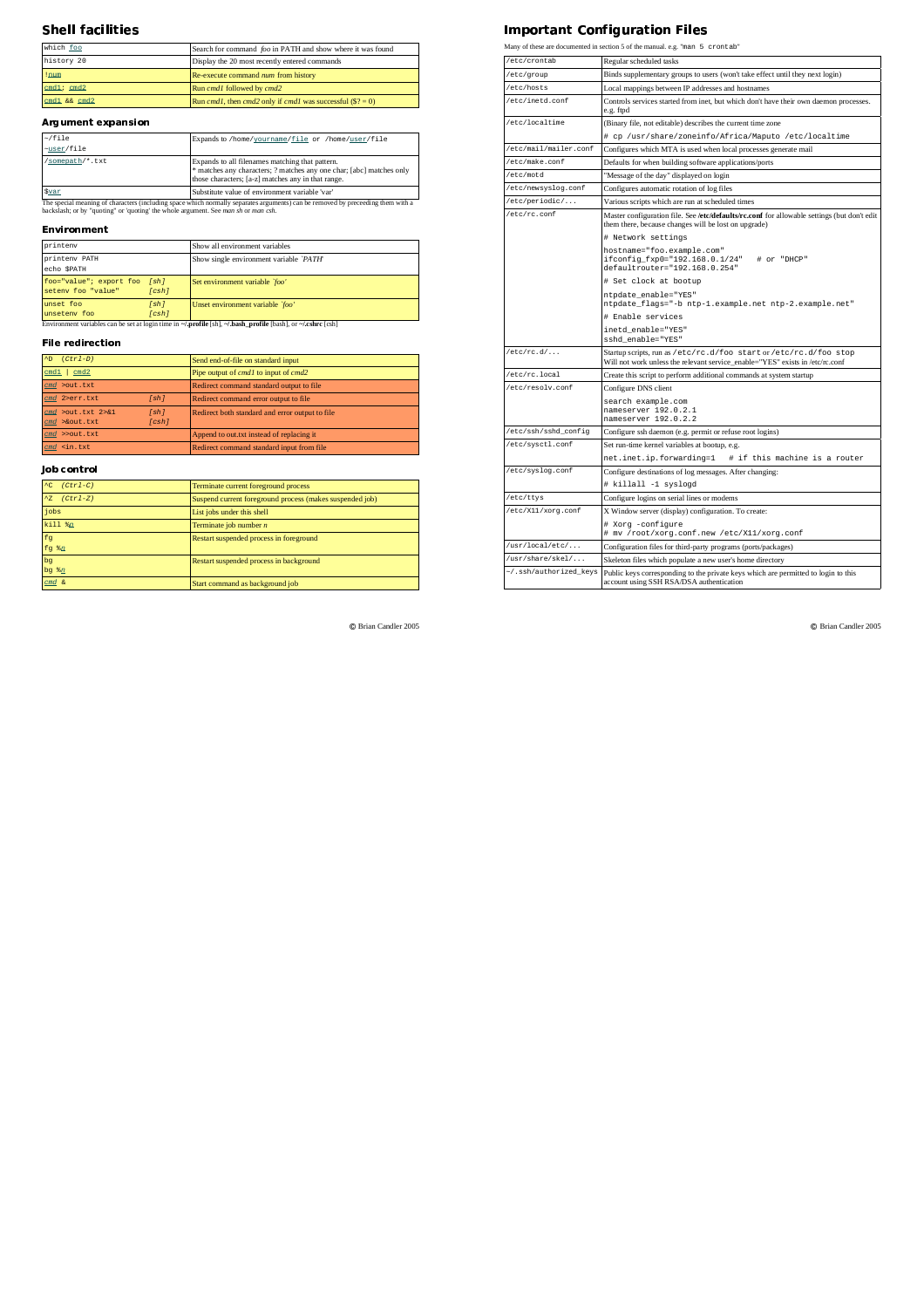#### !\$--!40.&

| pkq_info                                                  | Show summary list of installed packages                                                            |
|-----------------------------------------------------------|----------------------------------------------------------------------------------------------------|
| pkg_info foo-1.2.3                                        | Show detailled description of package "foo"                                                        |
| pkq_info foo\*                                            |                                                                                                    |
| pkq_info -L foo\*                                         | Show list of files included in package "foo"                                                       |
| pkg_info -W /usr/local/bin/foo                            | Find which package contains file /usr/local/bin/foo                                                |
| pkg add foo-1.2.3.tbz                                     | Install package from file                                                                          |
| pkg_add -r_foo                                            | Install package from default FTP server                                                            |
| PACKAGEROOT="ftp://ftp.uk.freebsd.<br>org" pkg_add -r foo | Install package from alternative FTP server                                                        |
| pkg_delete_foo-1.2.3                                      | Uninstall package                                                                                  |
| rehash<br>[csh]                                           | After installing a package, rescan PATH for new executables. (Only<br>needed if you are using csh) |

## Kernel modules

| kldstat         | Show loaded modules                             |
|-----------------|-------------------------------------------------|
| kldload if wi   | Load named module and any modules it depends on |
| kldunload if wi | Unload module                                   |

### Networking

| ifconfig -a                                                      | Show all interfaces                                                                                                    |
|------------------------------------------------------------------|------------------------------------------------------------------------------------------------------------------------|
| ifconfig fxp0 192.168.0.1/24                                     | Configure an interface                                                                                                 |
| netstat -r -n                                                    | Show forwarding table (routes)                                                                                         |
| route add default 192.168.0.254                                  | Add static default route                                                                                               |
| ping 1.2.3.4                                                     | Send test packets, display responses ( $\overline{C}$ to exit)                                                         |
| $fracer\\leftarrow -n 1.2.3.4$                                   | Send test packets and display intermediate routers found                                                               |
| $tcpdump -i fxp0 -n -s1500 -X$<br>tcpdump -i fxp0 -n tcp port 80 | Show entire packets sent and received on given interface; second form<br>shows only packet headers to/from TCP port 80 |
| telnet 1.2.3.4 80                                                | Open TCP connection to port 80 on host 1.2.3.4                                                                         |
| vi /etc/rc.conf<br>vi /etc/resolv.conf                           | Edit startup configuration file, DNS resolver configuration file (see<br>"Important Configuration Files")              |
| /etc/rc.d/netif start                                            | Initialise network interfaces from settings in /etc/rc.conf                                                            |
| /etc/rc.d/routing start                                          | Initialise static routes from settings in /etc/rc.conf                                                                 |
| /etc/rc.d/dhclient start                                         | Configure interfaces marked "DHCP" in /etc/rc.conf                                                                     |
| netstat -finet -n                                                | Show active network connections [add -a for listening sockets]                                                         |
| sockstat $-4$ $-1$                                               | Show processes listening on IPv4 sockets                                                                               |
|                                                                  |                                                                                                                        |

#### 3,(% #

| reboot                          |                                                            |
|---------------------------------|------------------------------------------------------------|
|                                 | Reboot immediately                                         |
| halt                            | Shutdown immediately                                       |
| $halt -p$                       | Shutdown immediately and turn off power if possible        |
| shutdown -h 5 "Sys maintenance" | Halt in 5 minutes, send warning message to logged-in users |

 $©$  Brian Candler 2005

### 

This is the standard Unix editor and is always available. You must be *extremely* careful though, because the effect of hitting a key will<br>depend on what mode you are in at that time. If in any doubt, hit ESC to get back t

| [Enter]<br>: q!             | Quit without saving                                               |
|-----------------------------|-------------------------------------------------------------------|
| [Enter]<br>: wa             | Write and quit                                                    |
| :wq! [Enter]                | Write and quit, forcing overwrite of read-only file               |
| :w filename [Enter]         | Write out to a different file                                     |
| $^{\wedge}$ L<br>$(Ctr1-L)$ | Redraw screen                                                     |
| $\lambda$                   | Move to start of line                                             |
| \$                          | Move to end of line                                               |
| h j k 1                     | Move cursor left / down / up / right (alternative to cursor keys) |
| [Enter]<br>: num            | Go to line number num                                             |
| G                           | Go to last line                                                   |
| /pattern<br>[Enter]         | Search forwards for pattern                                       |
| ?pattern<br>[Enter]         | Search backwards for pattern                                      |
| 'n                          | Repeat last search                                                |
| i text ESC                  | Insert text before cursor position                                |
| A text ESC                  | Append text after end of line                                     |
| o text ESC                  | Open new line after current one and insert text                   |
| ×                           | Delete character under cursor                                     |
| r char                      | Replace character under cursor with another single character      |
| dd                          | Delete entire line                                                |
| yy                          | Copy current line ("yank")                                        |
| num vy                      | Copy num lines, starting with the current line                    |
| p                           | Paste copy buffer after current line                              |

### ee editor

This is a simpler alternative to 'vi' and is installed as part of the FreeBSD base system. However it may not always be available (there is **/rescue/vi** for emergencies when /usr is not mounted, but no emergency 'ee').

| ESC                      | Pop-up menu                   |
|--------------------------|-------------------------------|
| $^{\wedge}$ C            | Command prompt                |
| ^C quit<br>[Enter]       | Quit without saving           |
| [Enter]<br>^C exit       | Write and quit                |
| ^C write [Enter]         | Write out to a different file |
| $^{\wedge}$ A            | Move to start of line         |
| $^{\wedge}E$             | Move to end of line           |
| $\sim$ num<br>[Enter]    | Go to line number num         |
| [Enter]<br>^Y.<br>string | Search forwards for string    |
| $^{\wedge}$ X            | Repeat last search            |
| K                        | Delete entire line            |